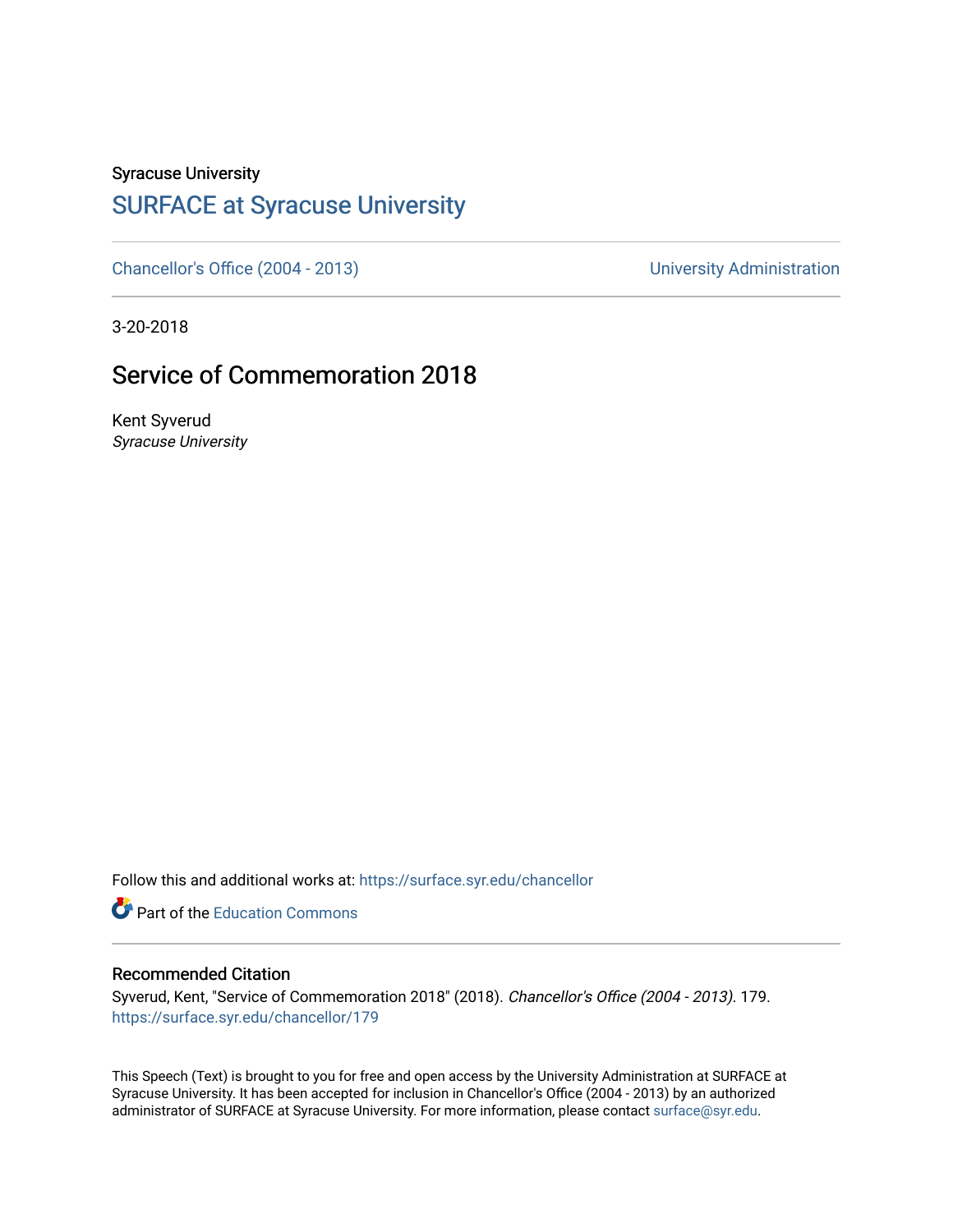## **Syracuse University**

Remarks by Chancellor Kent Syverud Delivered on Tuesday, March 20, 2018 Location: Hendricks Chapel Remarks: Service of Commemoration 2018

Thank you for being here.

This University is not a bunch of buildings. It is a community that lives and breathes, that has joys and sorrows. It is the accumulation of the hopes and dreams and hard work of thousands who pass through it, some for a short time and some for decades. Those folks made this place, and made it special, and some are now gone. We remember and honor them today.

I am grateful to all members of the Orange community – and the families – who chose to be a part of today's Service of Commemoration. You demonstrate our determination to always remember those who are part of Syracuse University.

We are in the first hours of Spring 2018. It is time for renewal. We look forward to the snow melting, green returning, new life. But first we remember those we have lost. In addition to the students we remember today, we remember faculty and staff who, over the years, have touched countless lives.

They made a difference here, and we honor each of them and all of them, and their collective contributions to our Orange family.

I am honored to read their names. We remember:

- Donald Anthony
- Joseph Bialek
- **Steven Billington**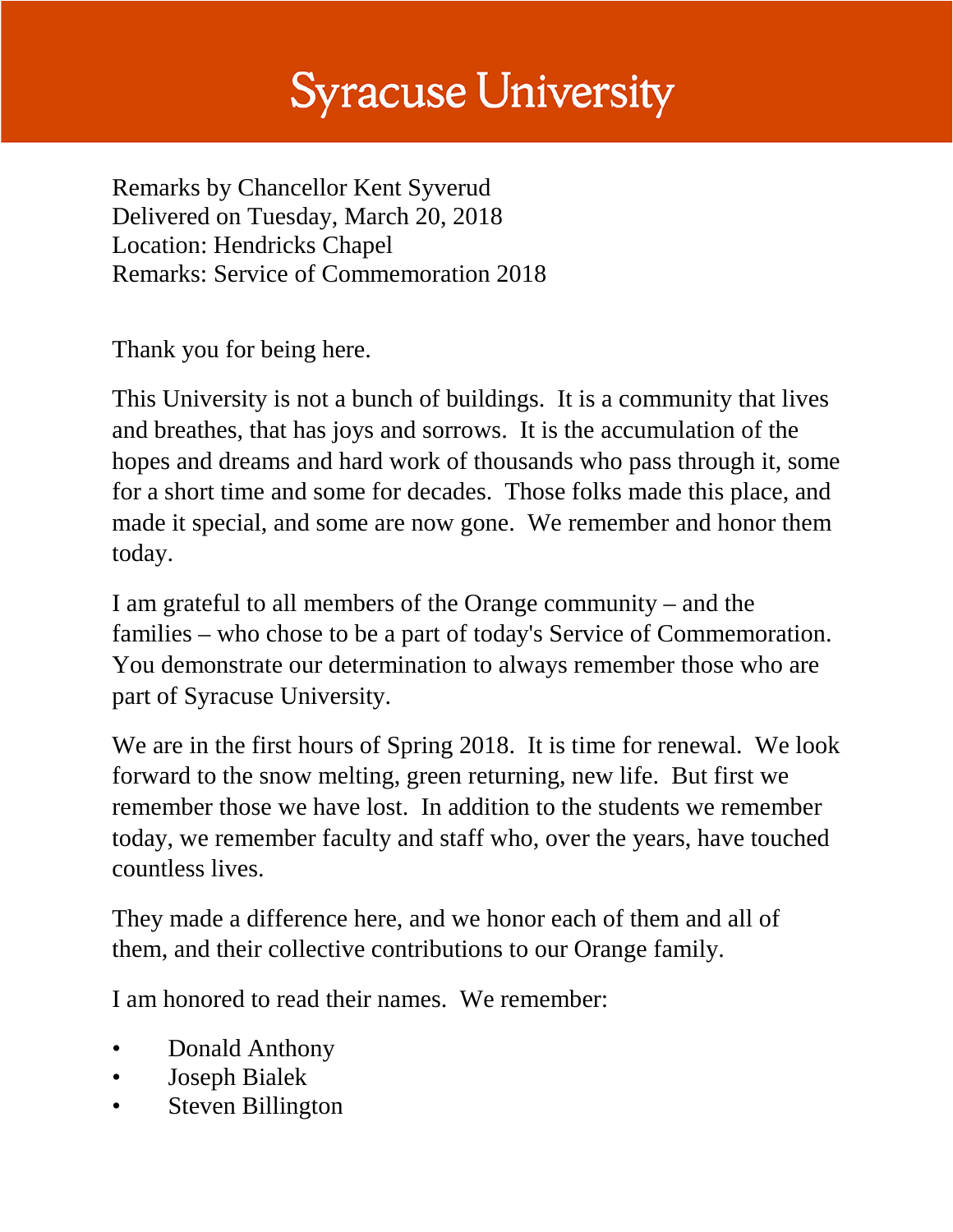- Max Bloom
- Timothy Brower
- Kay Buschle
- Anthony Campanella
- Raymond Campanella
- Esther Clark
- Mary Louise Cordes
- Melvin DeFleur
- Frederic Demarest, Jr.
- Donald Edwards
- Richard Evans
- Cissie Fairchilds
- Judith Ferguson
- Anna Gibbs
- Professor Hope Glidden
- Gerald Grant
- Joseph Guadagnolo
- Norma Harris
- Eva Mae Hodge
- Helen Jackson
- Gloria Katz
- Professor Ralph Ketcham
- Norma Kilpatrick
- Kermit Lee, Jr.
- Antje Bultmann Lemke
- Richard MacPherson (Coach Mac)
- William Mangin
- Frederick Marvin
- Robin Medler
- Fernando Molina
- Lillie Newkirk
- David Norton
- Patricia Olgeaty
- William Patrick
- Paul Pedersen